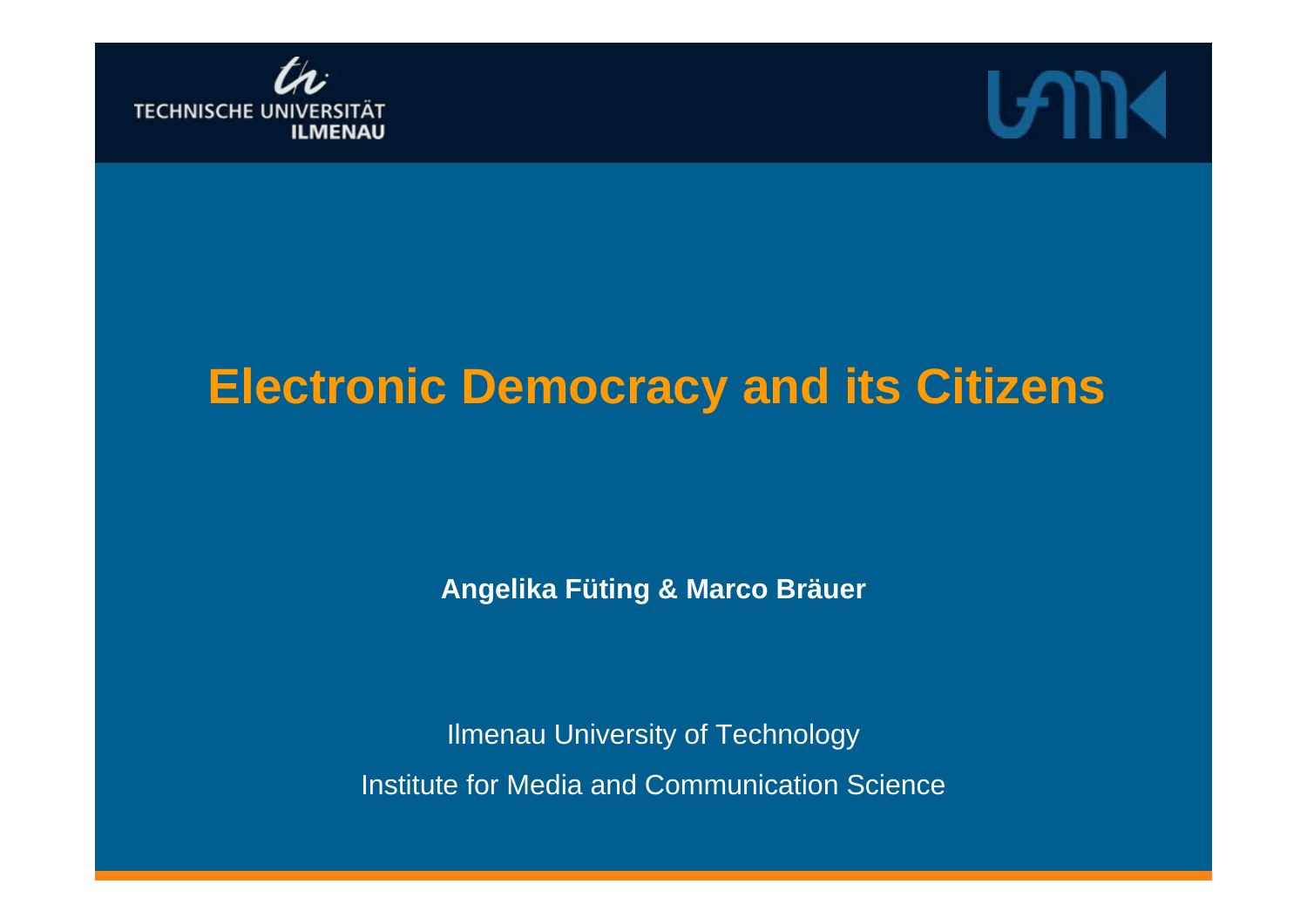



- 1. Introduction
- 2. Research Question
- 3. Theoretical Background
- 4. A Typology of Individual Political Communication
- 5. Conclusions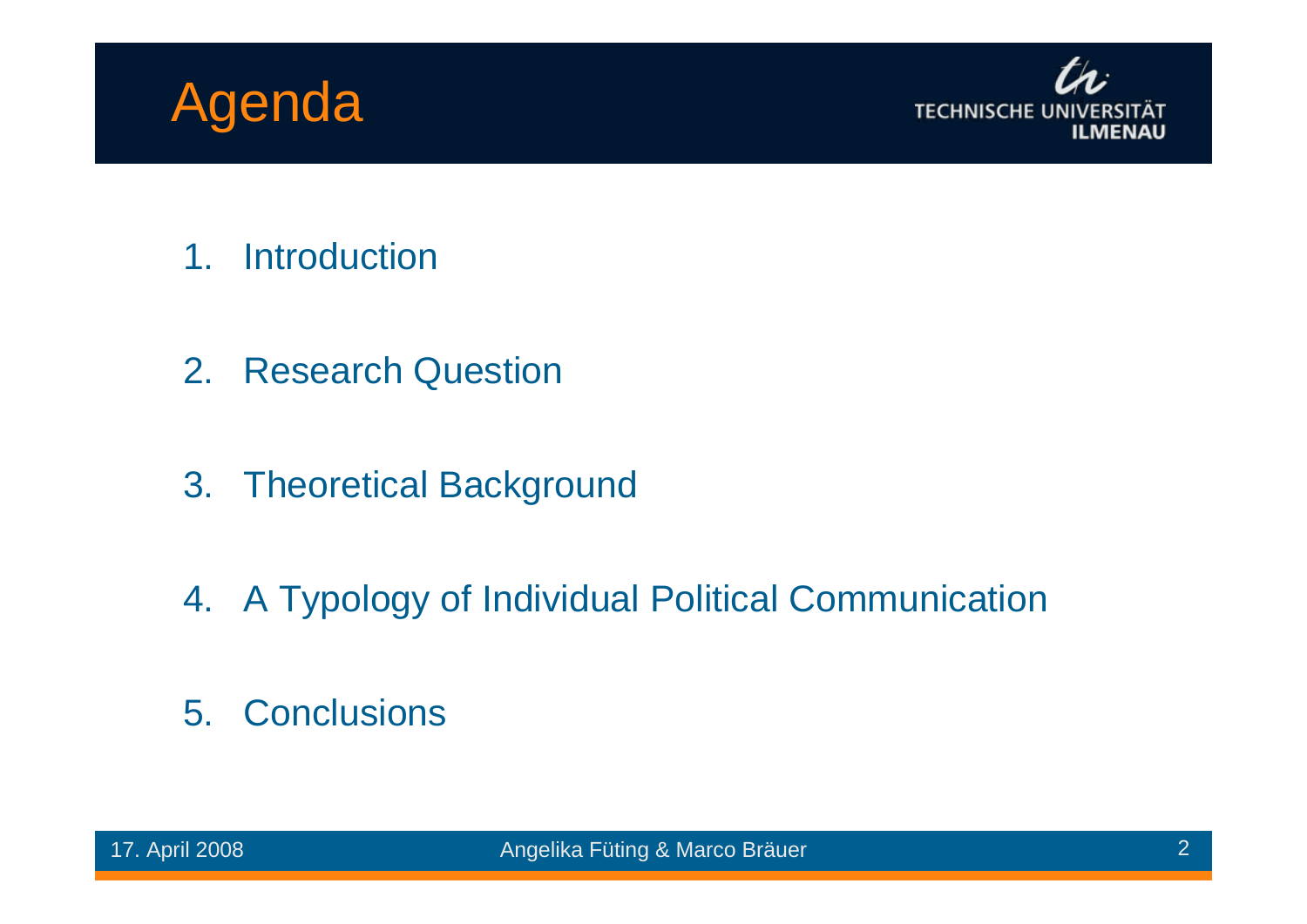### 1. Introduction



• Individual political communication is a cornerstone of democracy

• Internet may evoke new patterns individual political communication

• Different theories of democracy shape the institutional design and political cultures of contemporary democracies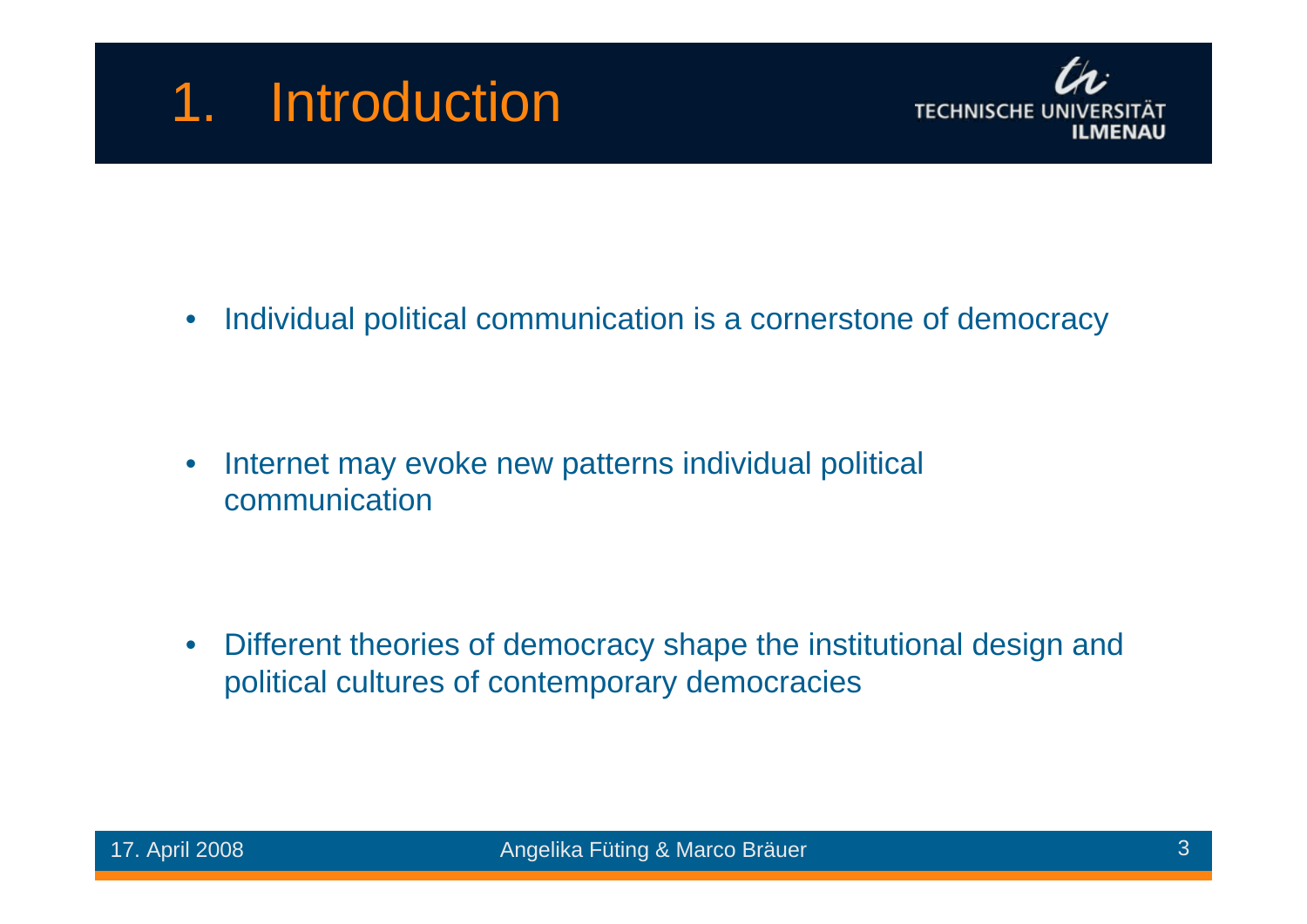

# Which patterns of individual political communication exist in Germany?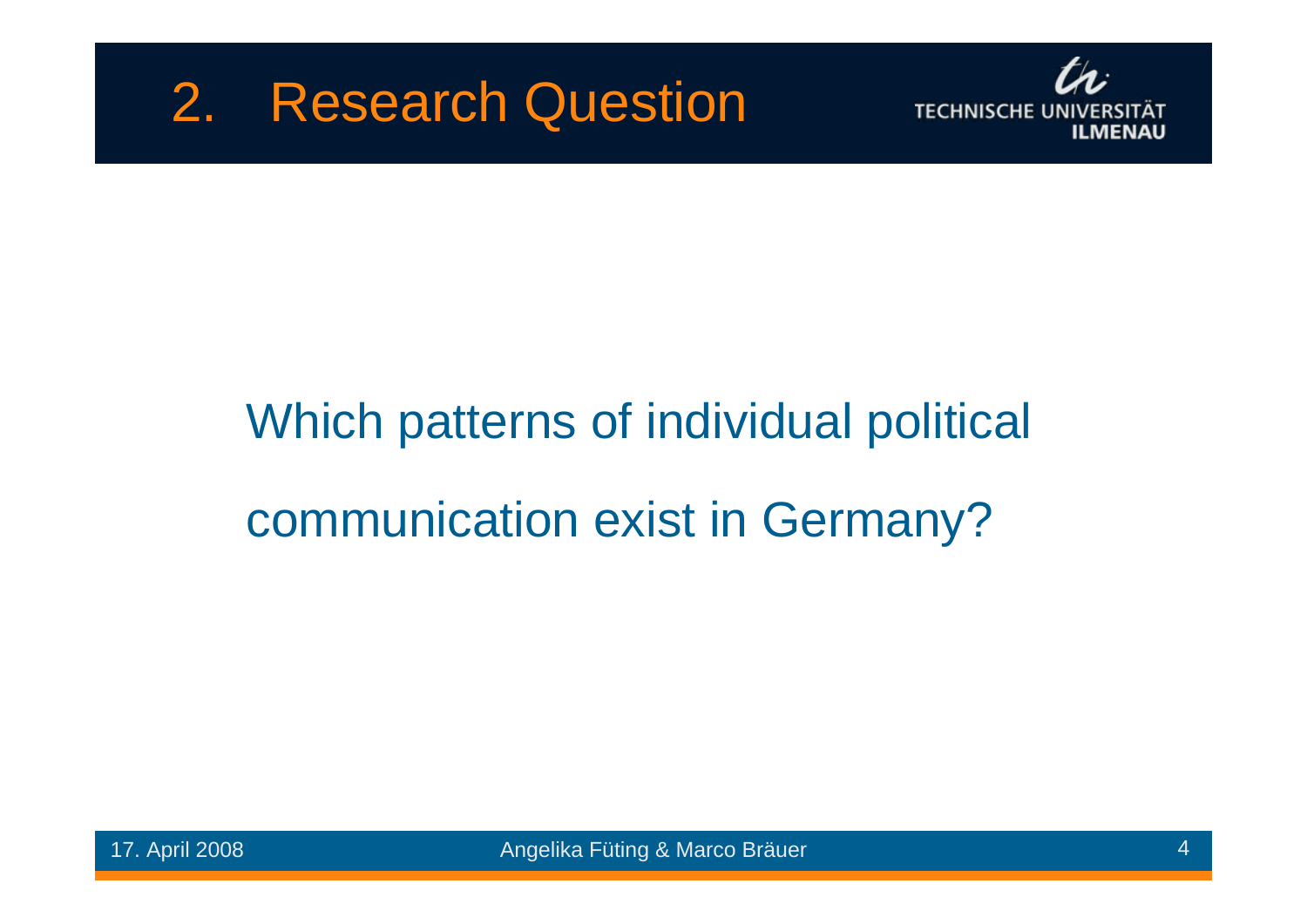

#### **Theories of Democracy**

- The German political culture embodies ideas from different political philosophies
- There are republican, liberal, and deliberative models of democracy (Habermas, 1992)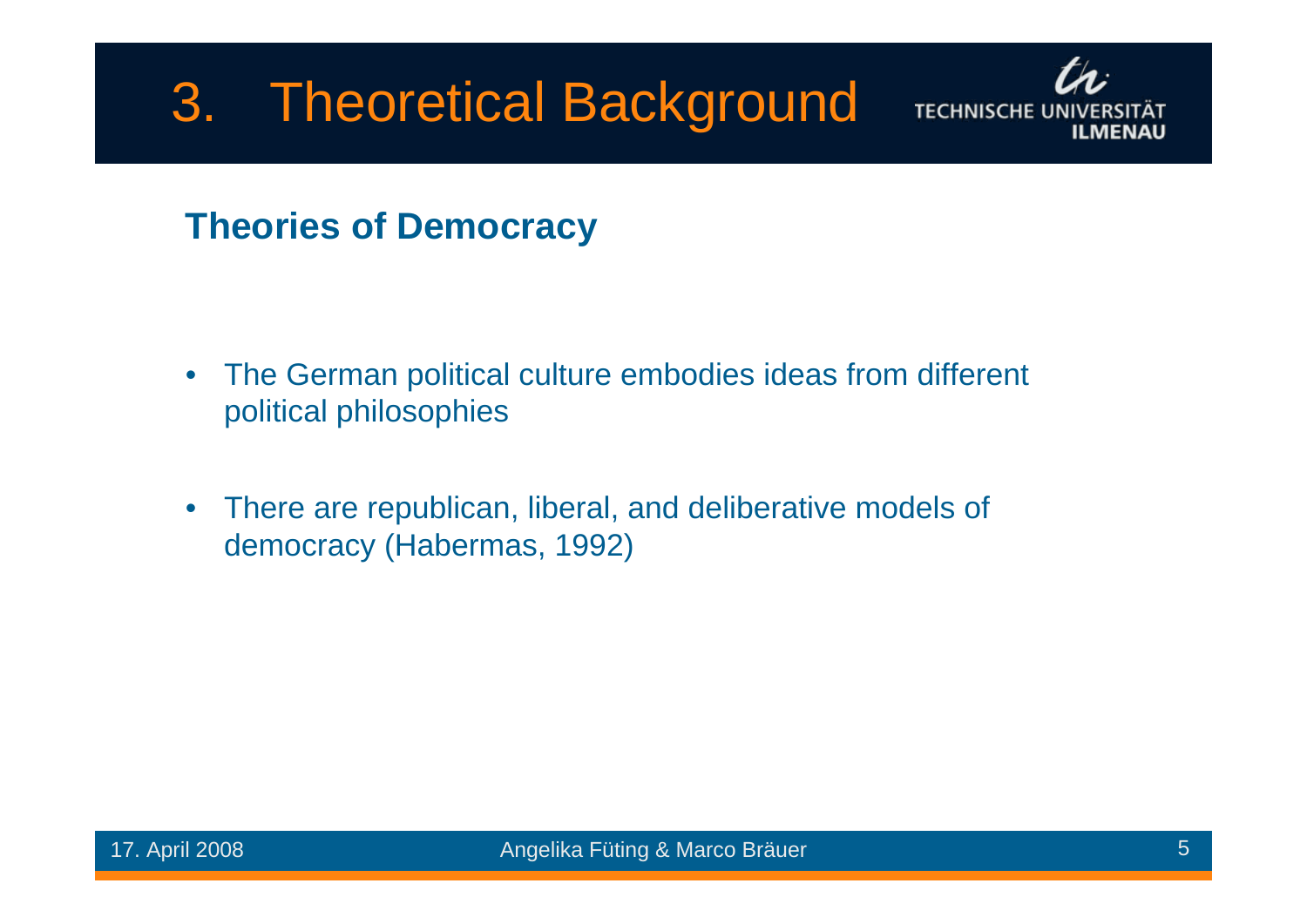

#### **The Republican Tradition**

• Necessity of communication between citizens and participation in organisations and community involvement

• Citizens are social and political animals (Dahl, 1989)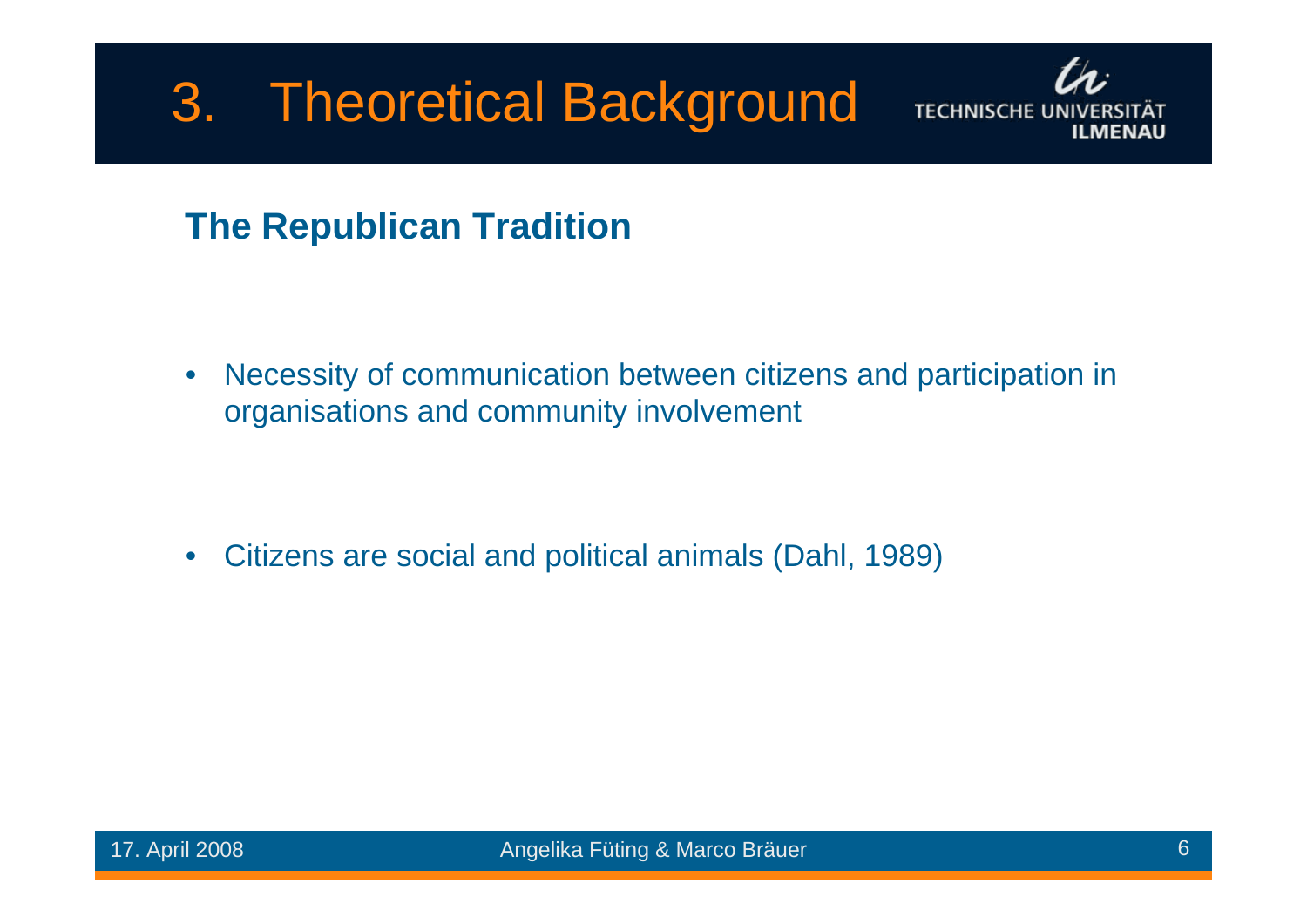

#### **The Liberal Tradition**

• A method to arriving at political decisions by having the opportunity of accepting or refusing the women and men who are to rule (Schumpeter, 1994)

• Citizens need to inform themselves about political programs and participate in formal elections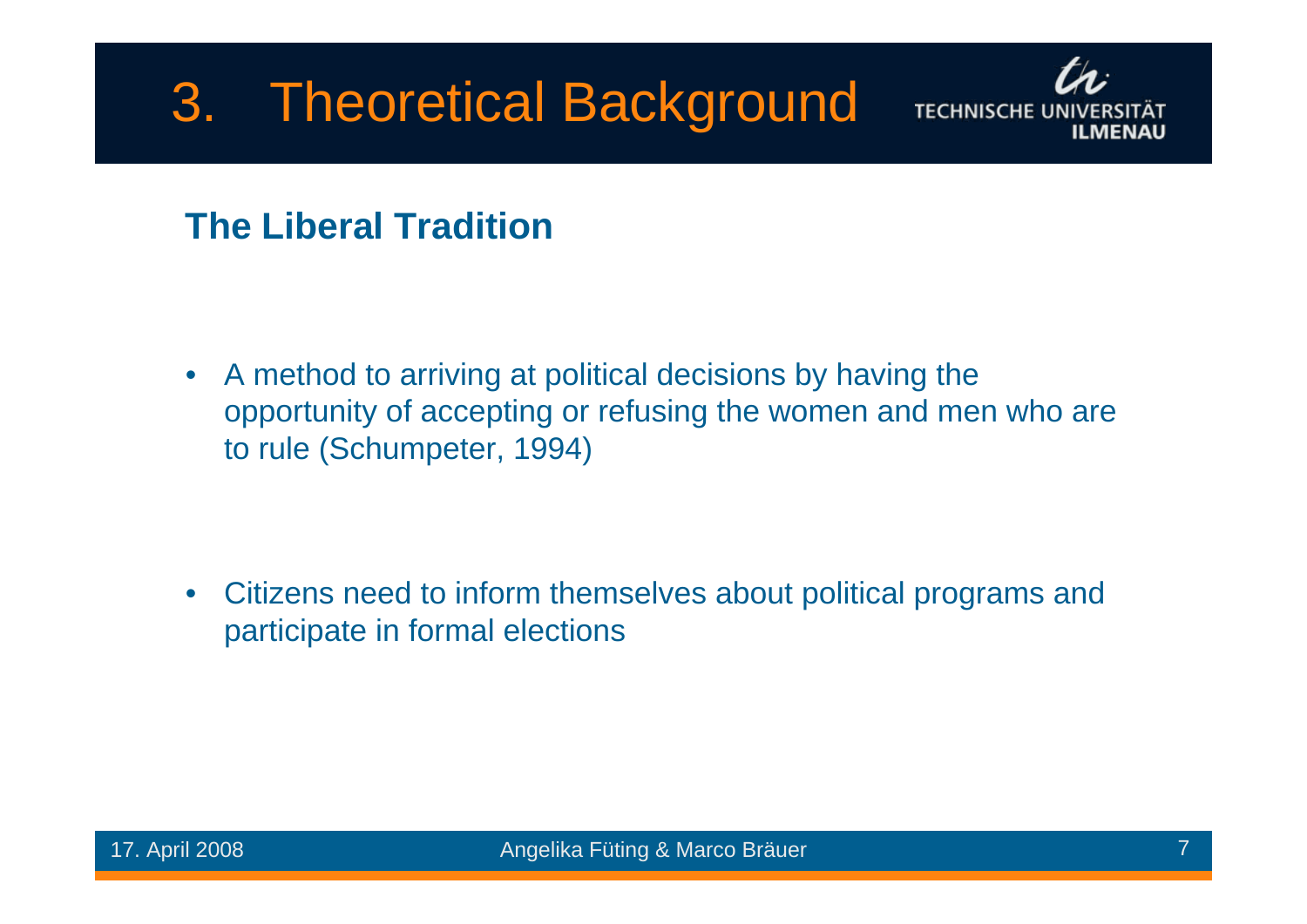

#### **The Deliberative Model**

• A democratic process, which is supposed to generate legitimacy through a procedure of opinion and will-formation (Habermas, 2006)

• Citizens need to participate in and respond to a public discourse (Habermas, 1992; 2006)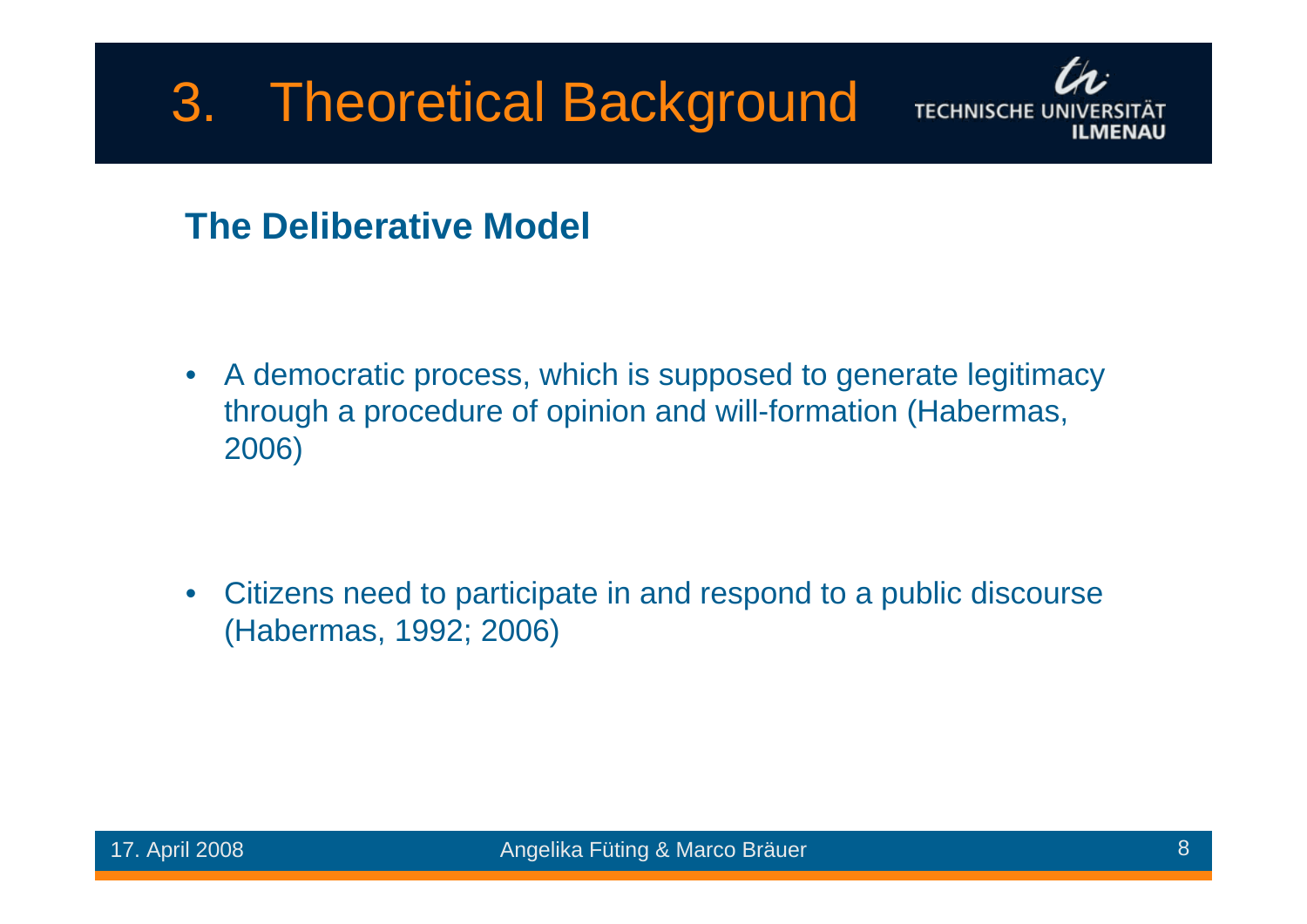

### **Changing Media Environment and Models of Democracy**

- From a republican perspective cyberdemocracy
- From a liberal perspective electronic democratisation
- From a deliberative perspective a Habermasean electronic democracy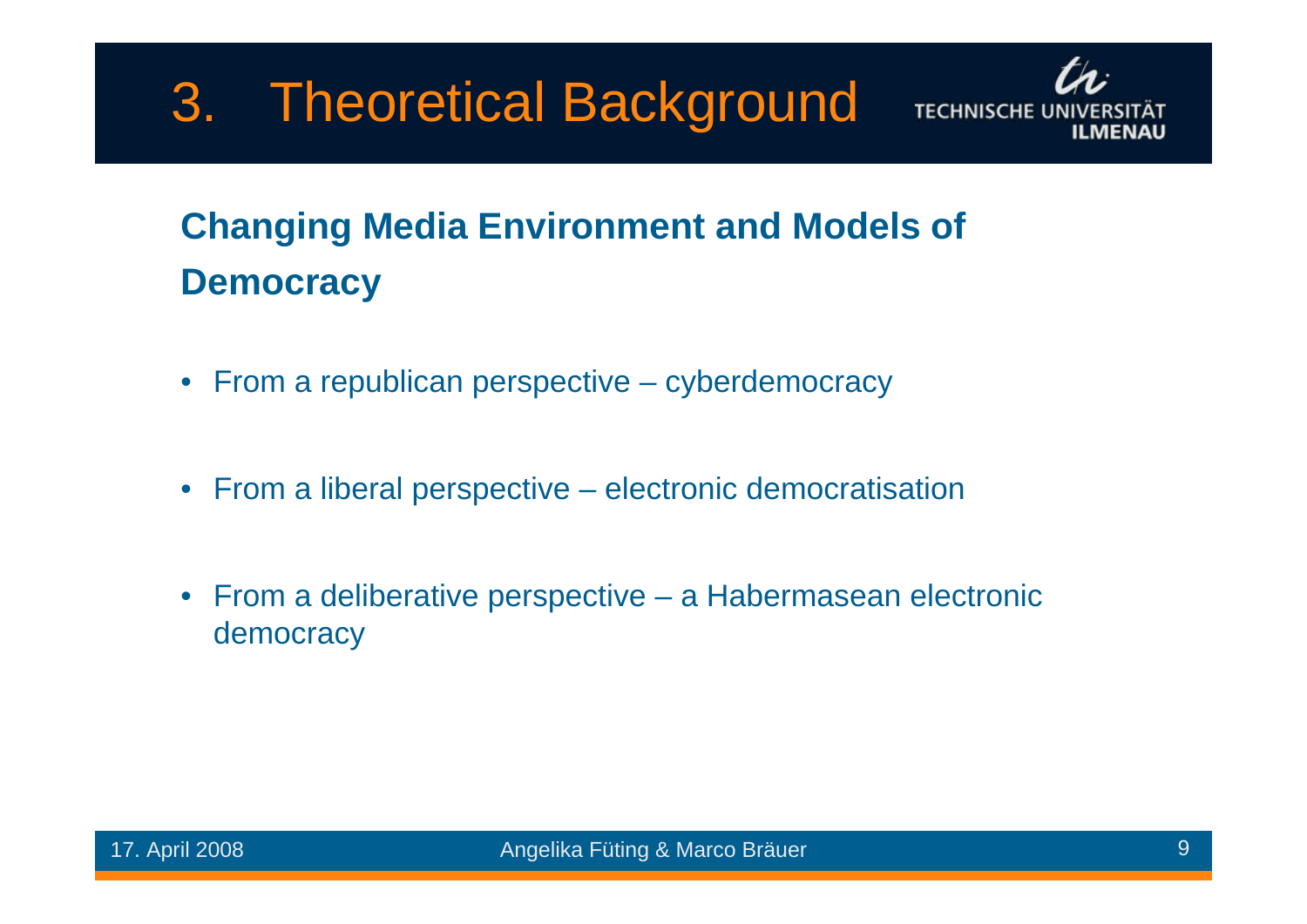

#### **Individual Political Communication**

| <b>Medium</b><br>Form                        | <b>Offline Media</b>                                                                              | <b>Online Media</b>                                                           |
|----------------------------------------------|---------------------------------------------------------------------------------------------------|-------------------------------------------------------------------------------|
| <b>Informatory</b><br><b>Communication</b>   | TV news, newspapers,<br>political magazines                                                       | reading political<br>information, visit<br>websites of politicians            |
| <b>Interpersonal</b><br><b>Communication</b> | political discussions,<br>contact with politicians                                                | political discussions<br>(internet forums, chat),<br>contact with politicians |
| <b>Participatory</b><br><b>Communication</b> | letters to the editors,<br>signing petitions, voting,<br>membership in political<br>organisations | letters to the editors,<br>signing e-petitions                                |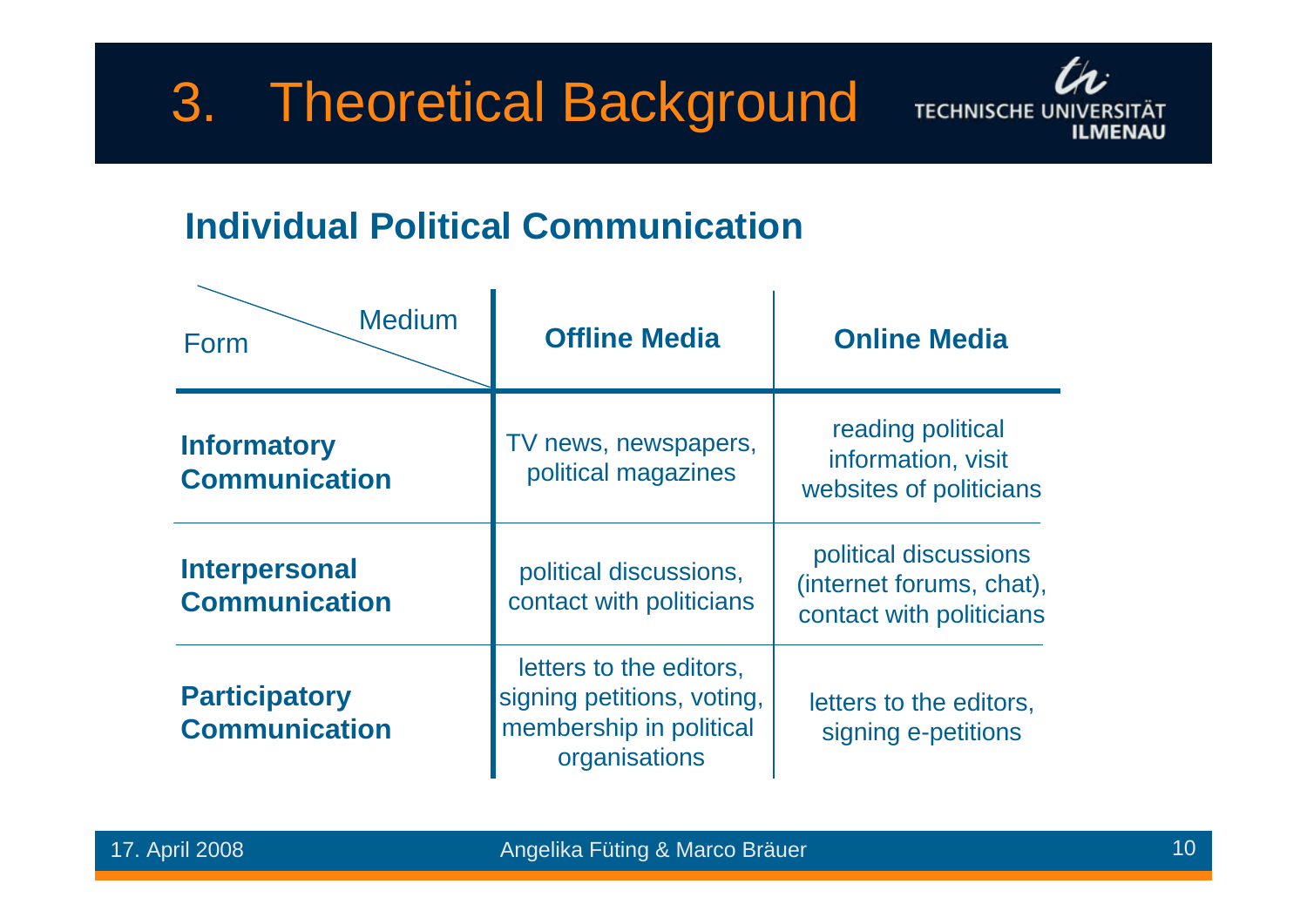## 4. A Typology - Method



#### **Empirically based Typology**

- A typology maps a population by use of specific variables
- Provides a more vivid impression than variable-based descriptions
- Uncovers combinations of activities patterns
- Empirical construction of types:

People with similar political communication habits are aggregated by means of factor and cluster analysis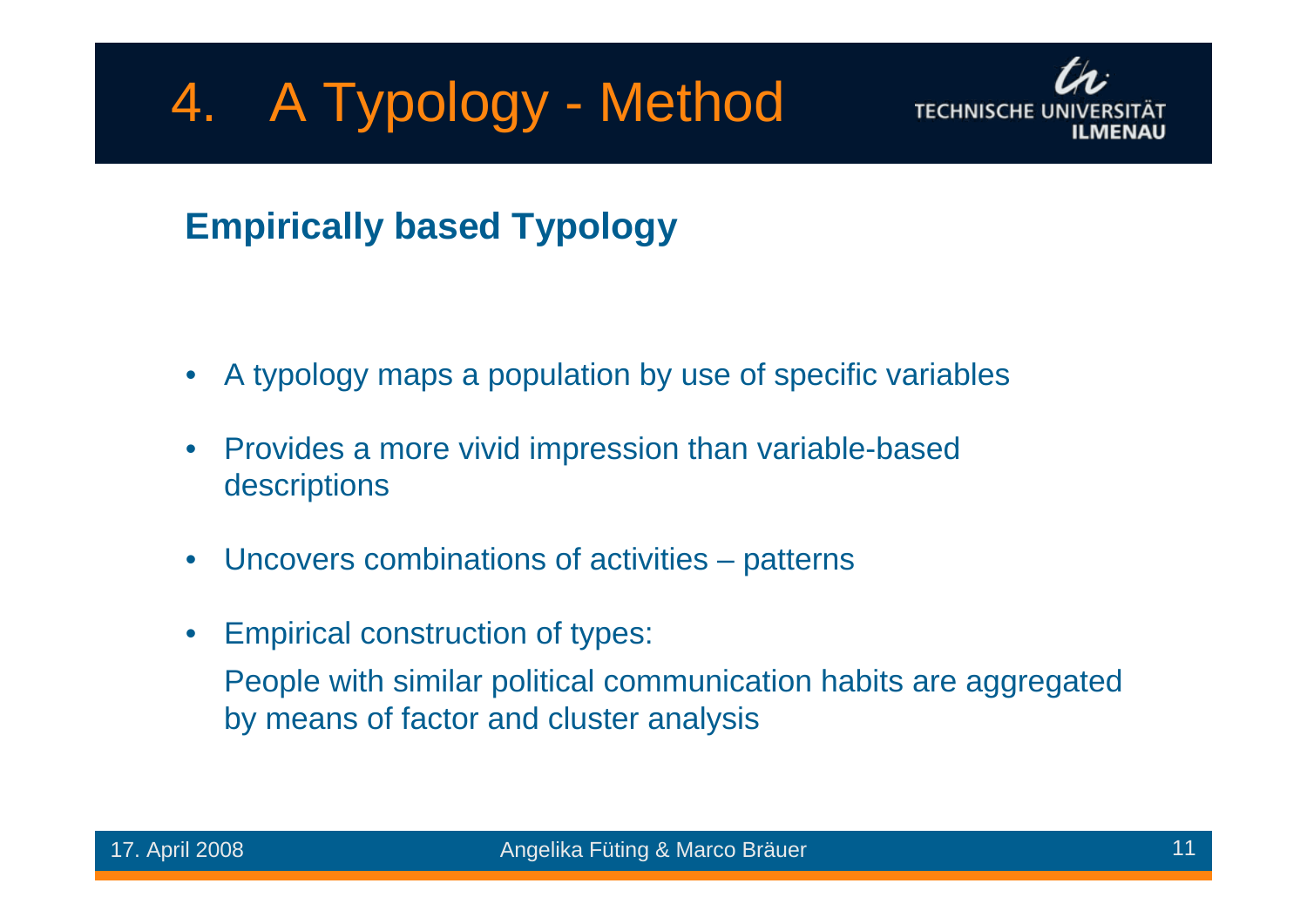### 4. A Typology - Method



#### **Data Basis**

- Long-term panel survey "Political Online Communication" (DFG Project, Ilmenau University of Technology)
- Secondary analysis of cross sectional data (4th wave 2005)
- Sample represents the population aged 16 and older in Germanspeaking households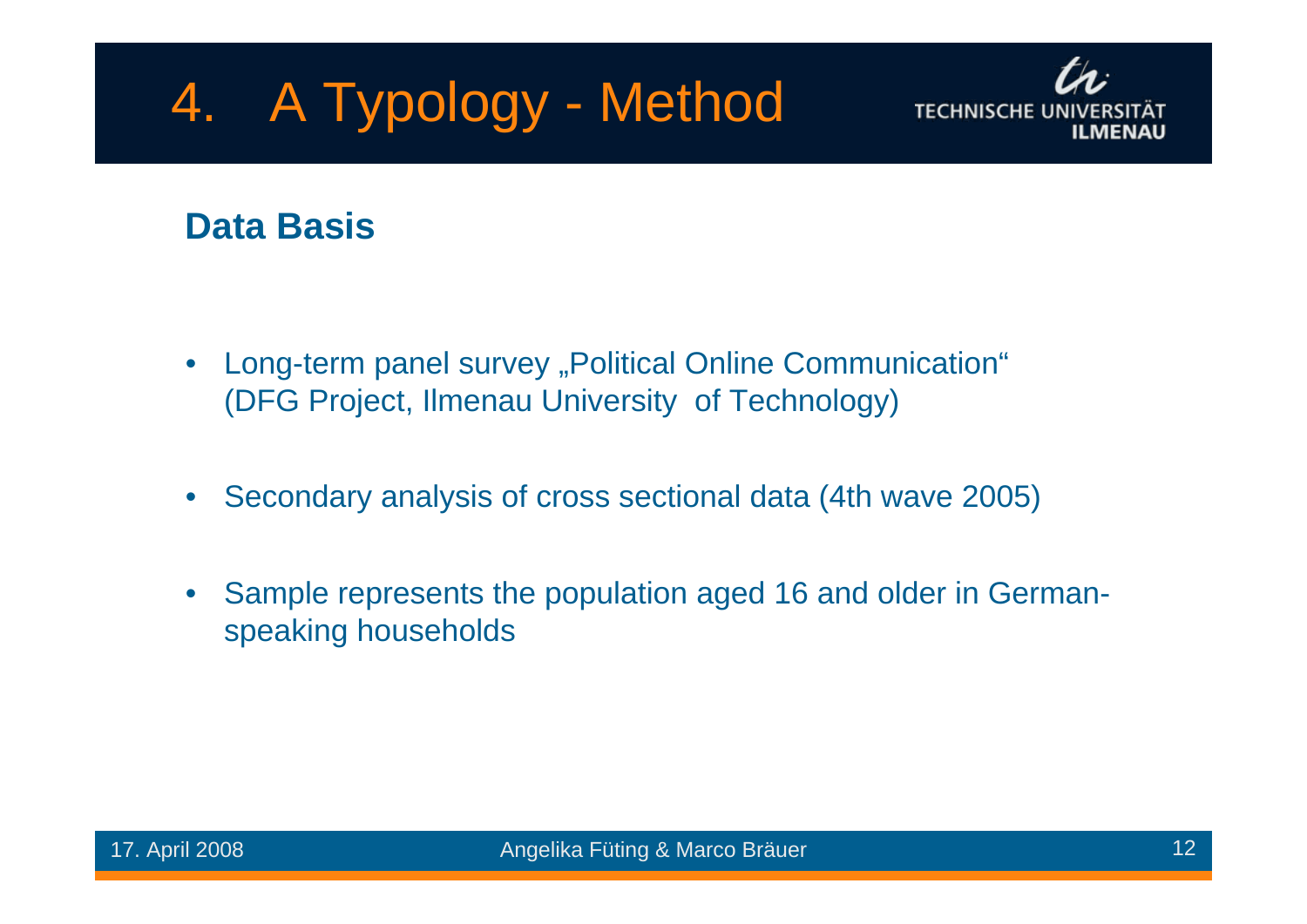### 4. A Typology - Method



#### **Method**

- First step: three factor analysis 14 factors
- Second step: hierarchical cluster analysis five clusters (types)
- Third step: cluster centre analysis cases per cluster and identification of the dominating values of the factors in every cluster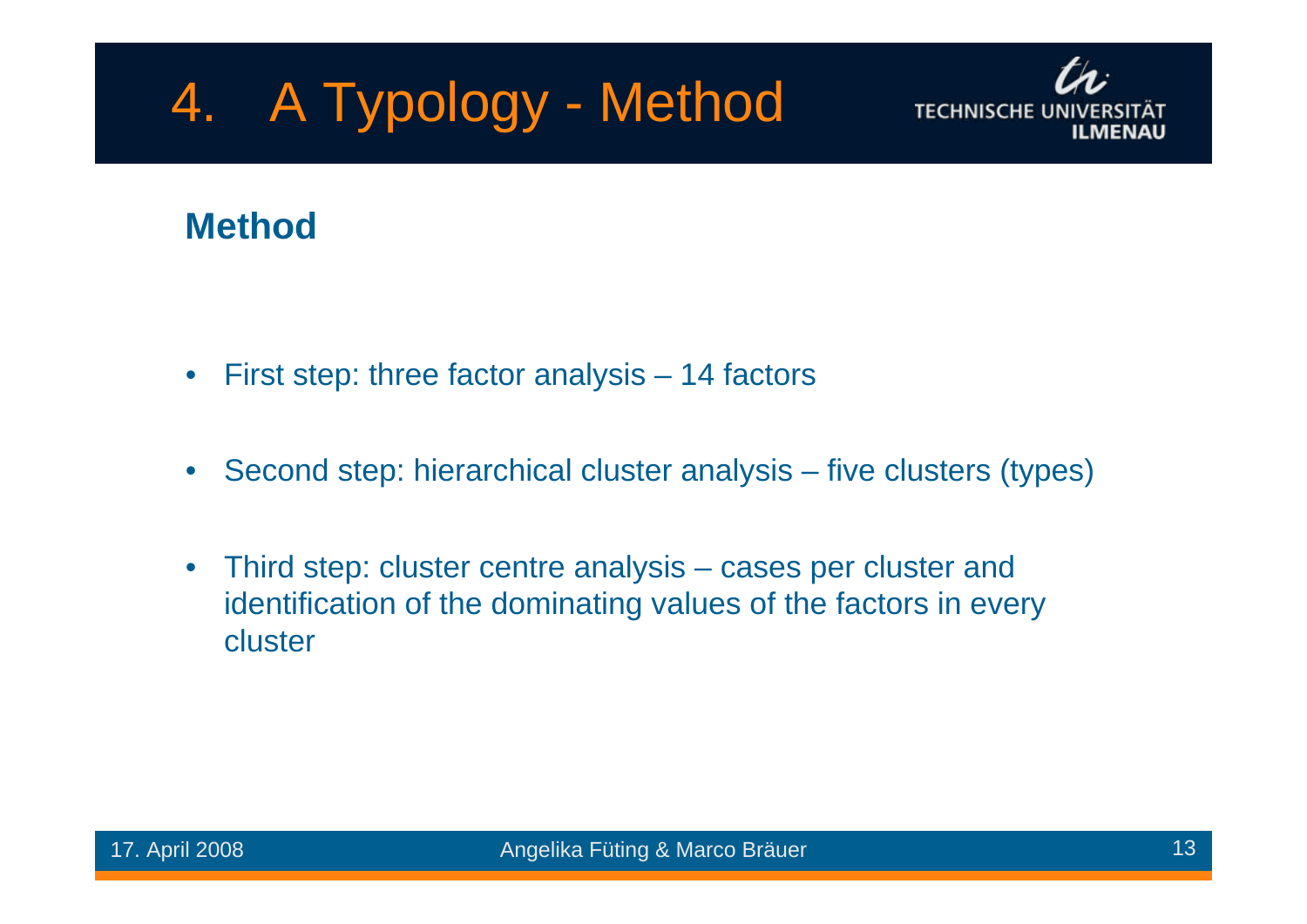

#### **Five Types of Individual Political Communication**

| <b>Type</b>             | <b>Size</b> | <b>Description/Attributes</b>                                                                                           | <b>Name</b>                           |
|-------------------------|-------------|-------------------------------------------------------------------------------------------------------------------------|---------------------------------------|
| $\overline{\mathbf{1}}$ | 46%         | General avoidance of political communication/<br>political activities                                                   | <b>Passive</b><br><b>Mainstreamer</b> |
| $\overline{2}$          | 14%         | Limited political communication/workers' union membership,<br>voting participation                                      | <b>Egocentric</b><br><b>Lobbyist</b>  |
| $\overline{\mathbf{3}}$ | 15%         | Multifaceted political communication/low Internet use;<br>membership in local action group/animal rights group          | <b>Traditional</b><br><b>Activist</b> |
| 4                       | 7%          | Multifaceted, comprehensive political communication/<br>membership in political party; donations for political org.     | <b>Involved</b><br><b>Extrovert</b>   |
| 5                       | 18%         | Special political communication/high affinity to Internet<br>communication; avoidance of political "outdoor activities" | Lazy<br><b>Modernist</b>              |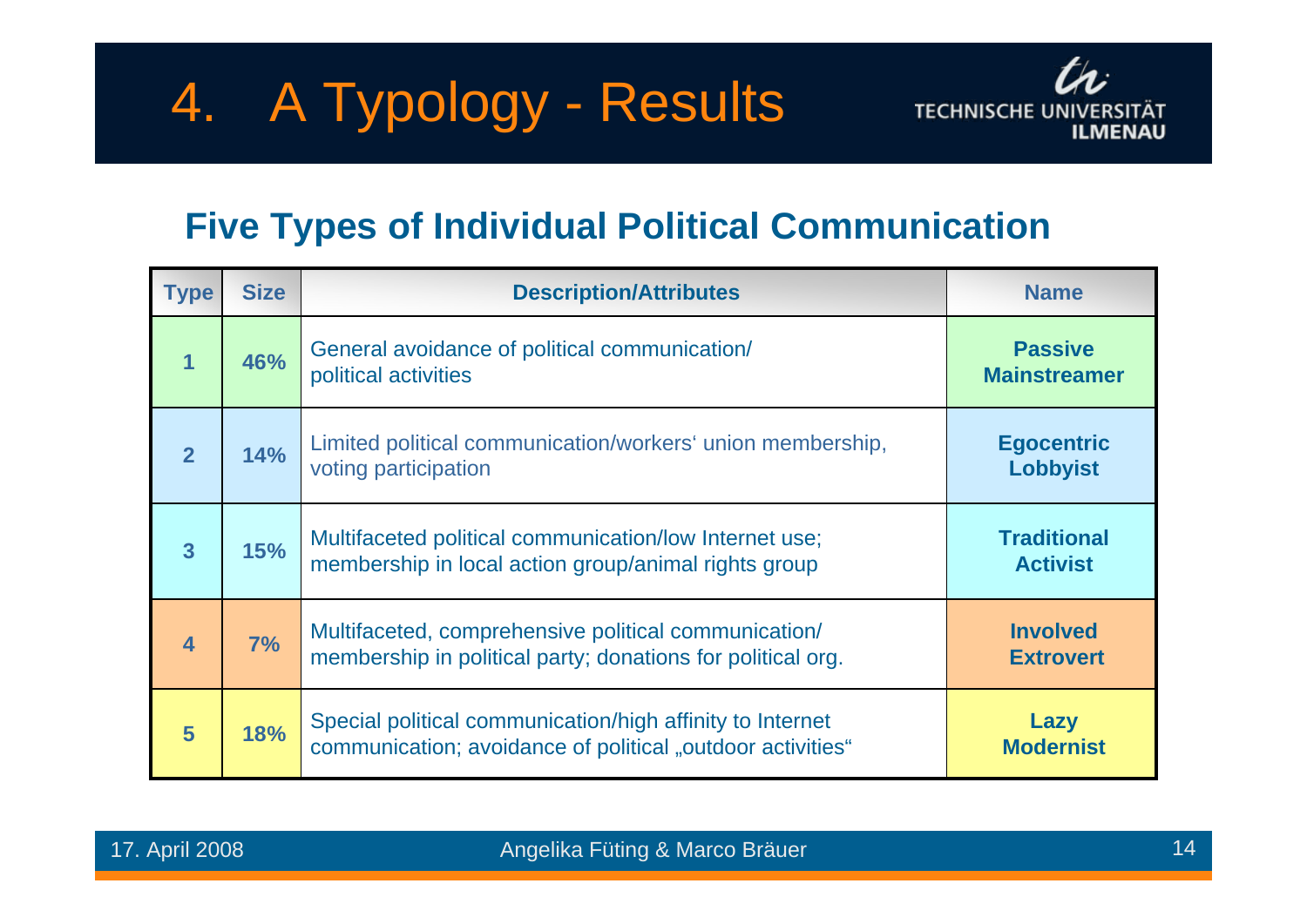

#### **Lazy Modernist – Online Activities**



#### **Lazy Modernist other types**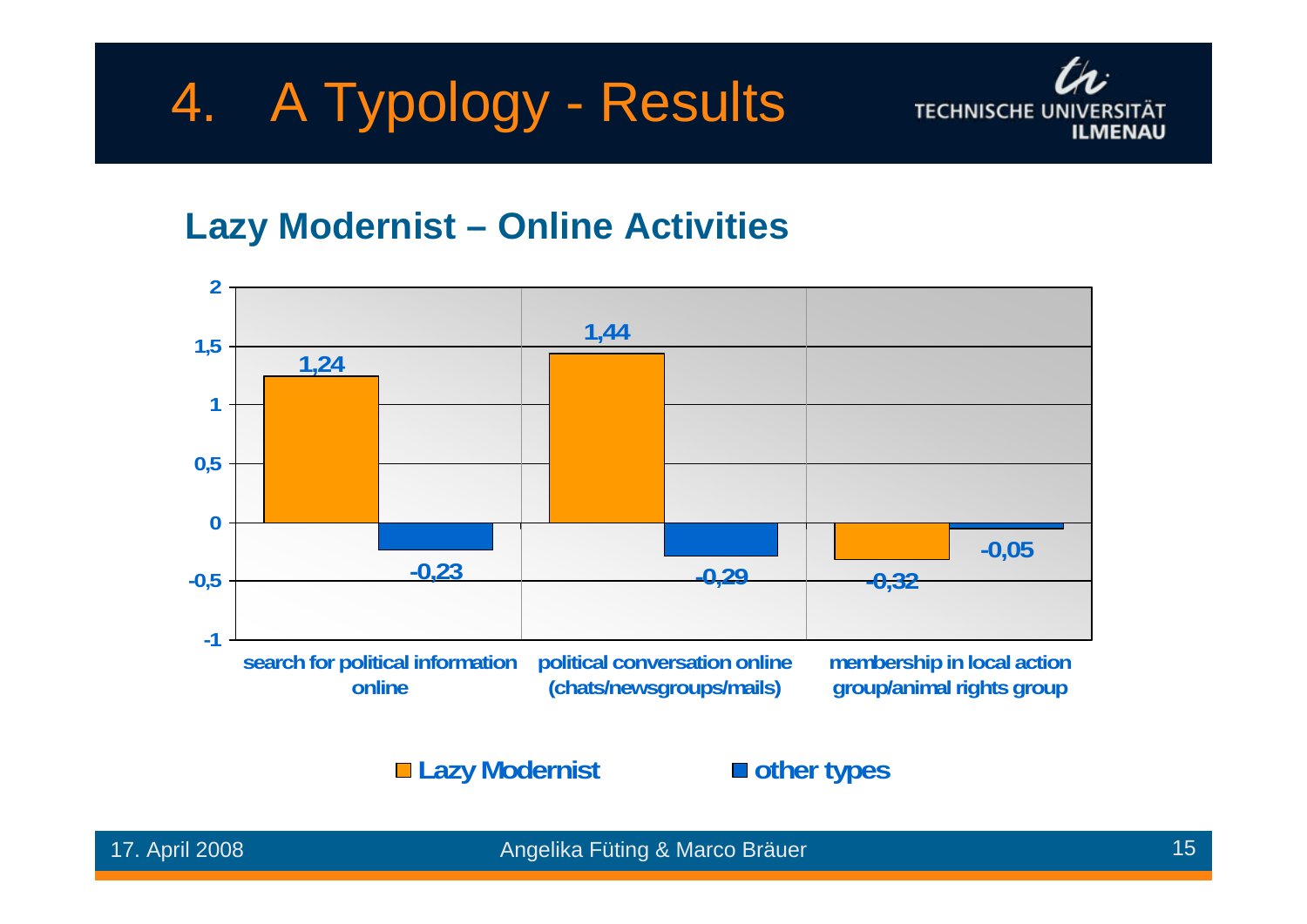

#### **Five Types and the Models of Democracy**

| <b>Type</b>                           | <b>Republican model</b> | <b>Liberal model</b> | <b>Deliberative model</b> |
|---------------------------------------|-------------------------|----------------------|---------------------------|
| <b>Passive</b><br><b>Mainstreamer</b> |                         |                      |                           |
| <b>Egocentric</b><br><b>Lobbyist</b>  | <b>Tale</b>             | ╋                    |                           |
| <b>Traditional</b><br><b>Activist</b> | ╇                       | <b>The State</b>     | ╋                         |
| <b>Involved</b><br><b>Extrovert</b>   | ╋                       | <b>Tale</b>          | ╋                         |
| <b>Lazy</b><br><b>Modernist</b>       |                         |                      | ÷                         |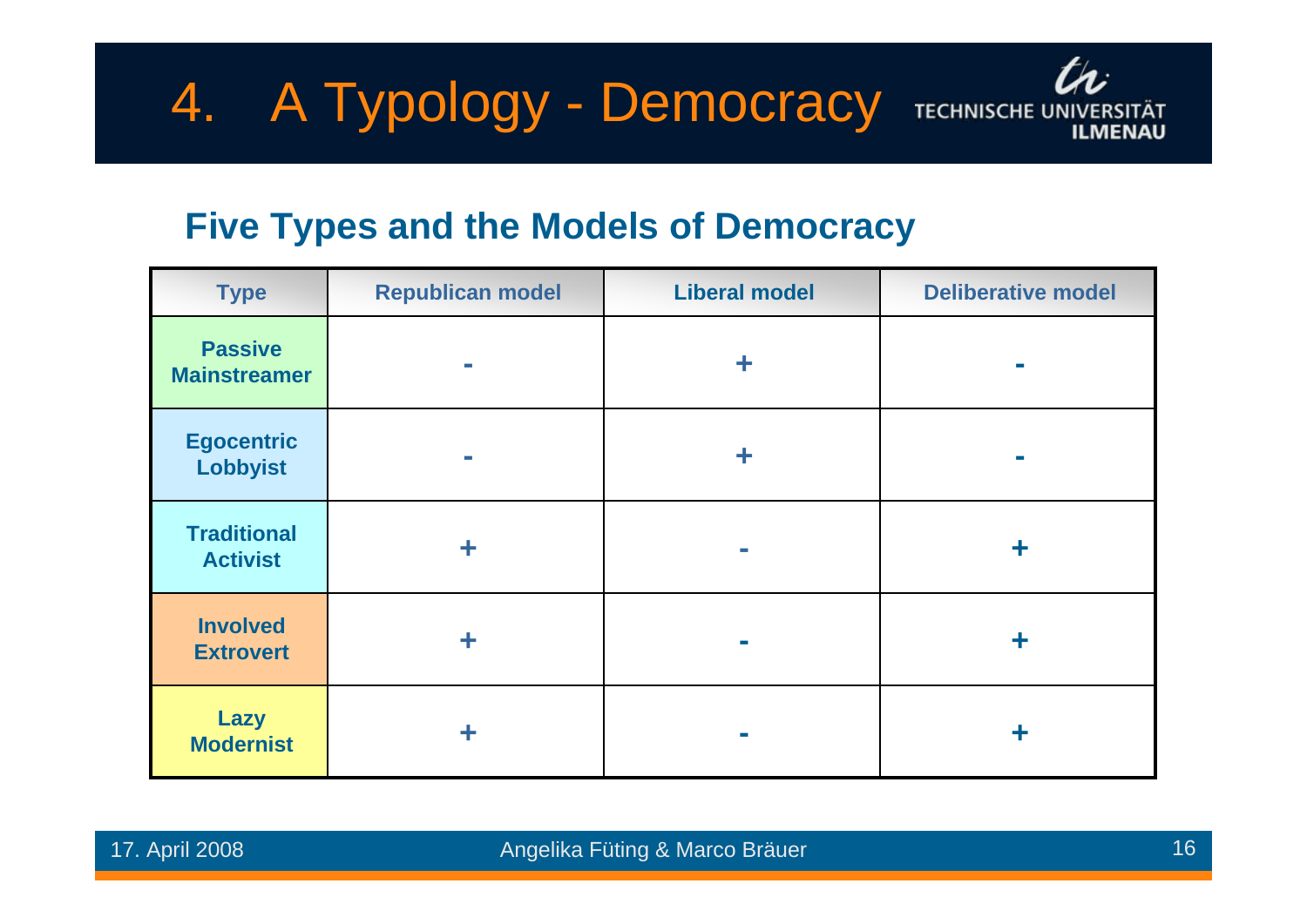### 5. Conclusions



- Only the Lazy Modernist uses the Internet for her/his political communication to a relevant extent
- Lazy Modernist the "political online avantgarde"?
- Further diffusion of new political e-offers (e-voting, e-petition, online-dialogues, web 2.0)
- Future: multifaceted practices of digital citizenship and further theoretical conceptions of electronic democracies